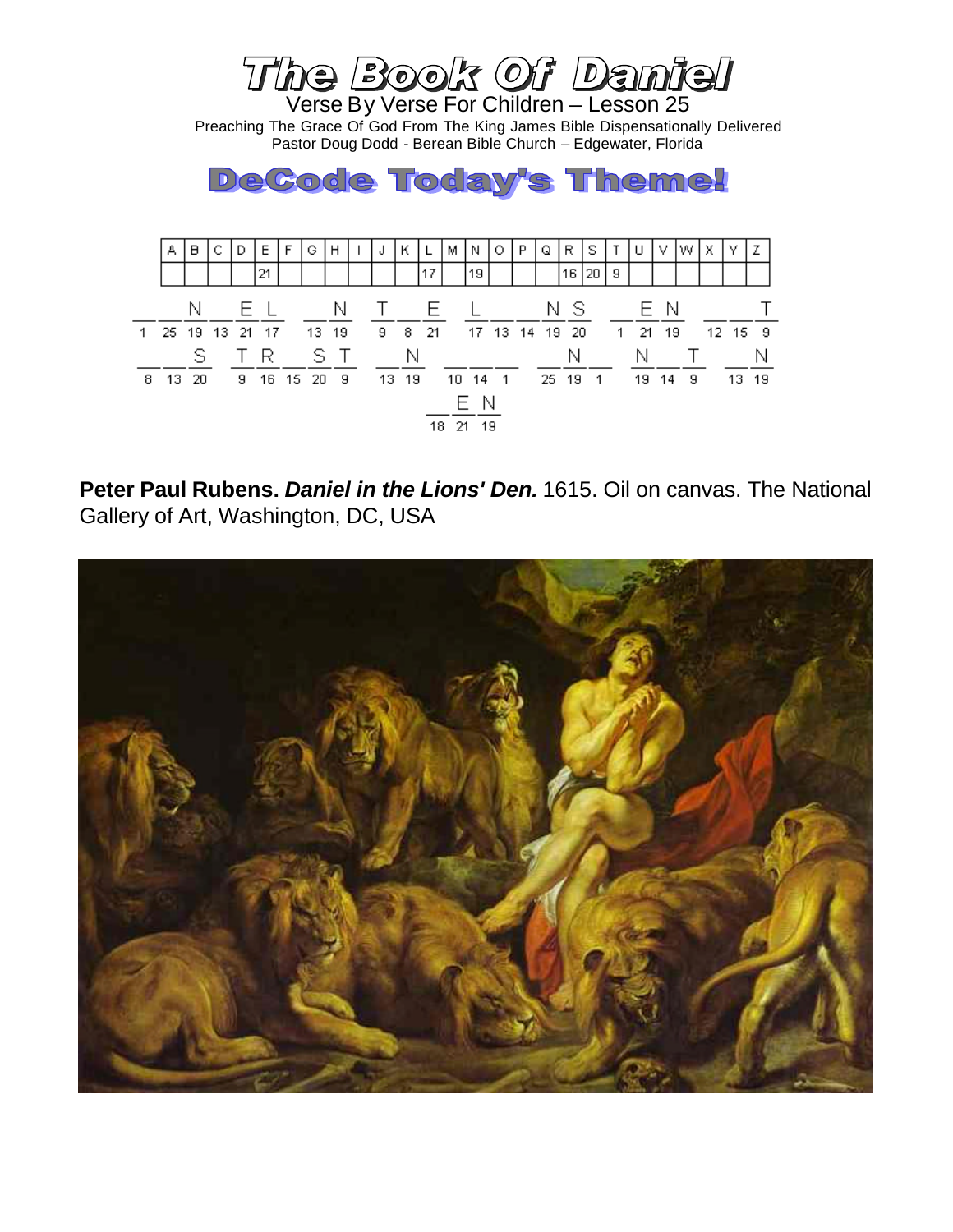P1 Dan 6:14 Then the king, when he heard these words, was sore displeased with himself, and set his heart on Daniel to deliver him: and he laboured till the going down of the sun to deliver him.

P2 Dan 6:15 Then these men bad men assembled unto the king, and said unto the king, Know, O king, that the law of the Medes and Persians is, **That no decree nor statute which the king establisheth may be changed.** They are making the King keep his own law which they tricked him into making!

P3 Dan 6:16 Then the king commanded, and they brought Daniel, and cast him into the den of lions. Now the king spake and said unto Daniel, Thy God whom thou servest continually, he will deliver thee. Darius tries to comfort Daniel.

P4 Dan 6:17 And a stone was brought, and laid upon the mouth of the den; and the king sealed it with his own signet, and with the signet of his lords; that the purpose might not be changed concerning Daniel. – so this was like a pit or a cave with a roof opening that you could put a large stone over.

Draw one here: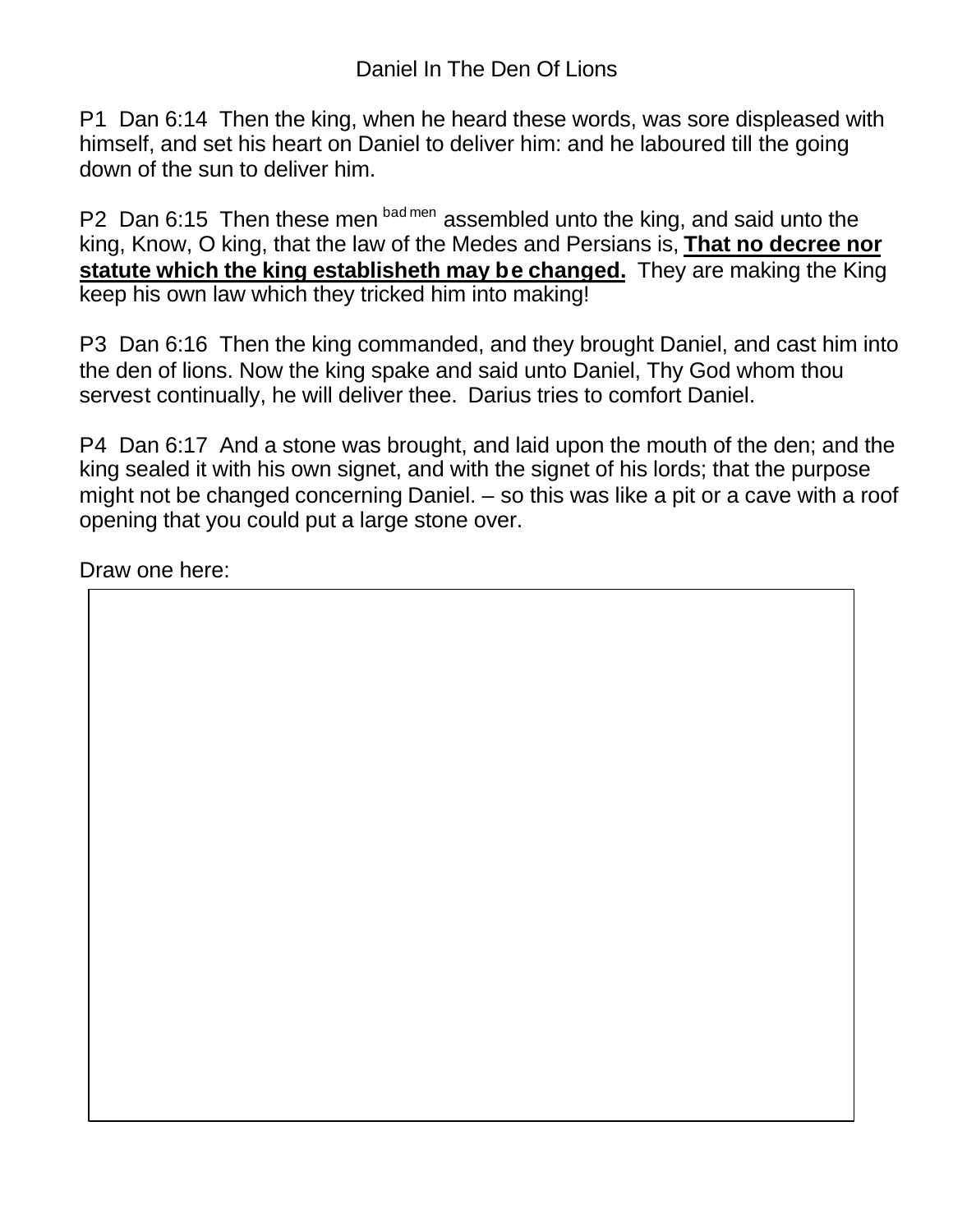P5 Dan 6:18 Then the king went to his palace, and passed the night fasting <sup>no food</sup>: neither were instruments of music brought before him <sup>no entertainment</sup> : and his sleep went from him <sup>no sleep</sup>. 9 Then the king arose very early in the morning, and went in haste ran unto the den of lions.

P6 Dan 6:20 And when he came to the den, he cried with a lamentable <sup>crying</sup> voice unto Daniel: and the king spake and said to Daniel, O Daniel, servant of the living God, is thy God, whom thou servest continually, able to deliver thee from the lions?

P7 Dan 6:21 Then said Daniel unto the king, O king, live for ever. 22 My God hath sent his angel, and hath shut the lions' mouths, that they have not hurt me: forasmuch as before him innocency was found in me; and also before thee, O king, have I done no hurt.

P8 Dan 6:23 Then was the king exceeding glad for him, and commanded that they should take Daniel up out of the den. So Daniel was taken up out of the den, and no manner of hurt was found upon him, **because he believed in his God**.

P9 Dan 6:24 And the king commanded, and they brought those men which had accused Daniel, and they cast them into the den of lions, them, their children, and their wives; and the lions had the mastery of them, and brake all their bones in pieces or ever they came at the bottom of the den. – oops!

P10 Dan 6:25 Then king Darius wrote unto **all** people, nations, and languages, that dwell in all the earth; Peace be multiplied unto you. 26 I make a decree, That in every dominion of my kingdom men tremble and fear before the God of Daniel: for he is the living God, and stedfast for ever, and his kingdom that which shall not be destroyed, and his dominion shall be even unto the end.

P11 Dan 6:27 He delivereth and rescueth, and he worketh signs and wonders in heaven and in earth, who hath delivered Daniel from the power of the lions.

P12 Dan 6:28 So this Daniel prospered in the reign of Darius, and in the reign of Cyrus the Persian.

Well, Daniel certainly knows how to get into trouble. He just does what is right! And God knows how to keep Daniel safe. More next week….

## *Think*….

What should you learn from this real life story??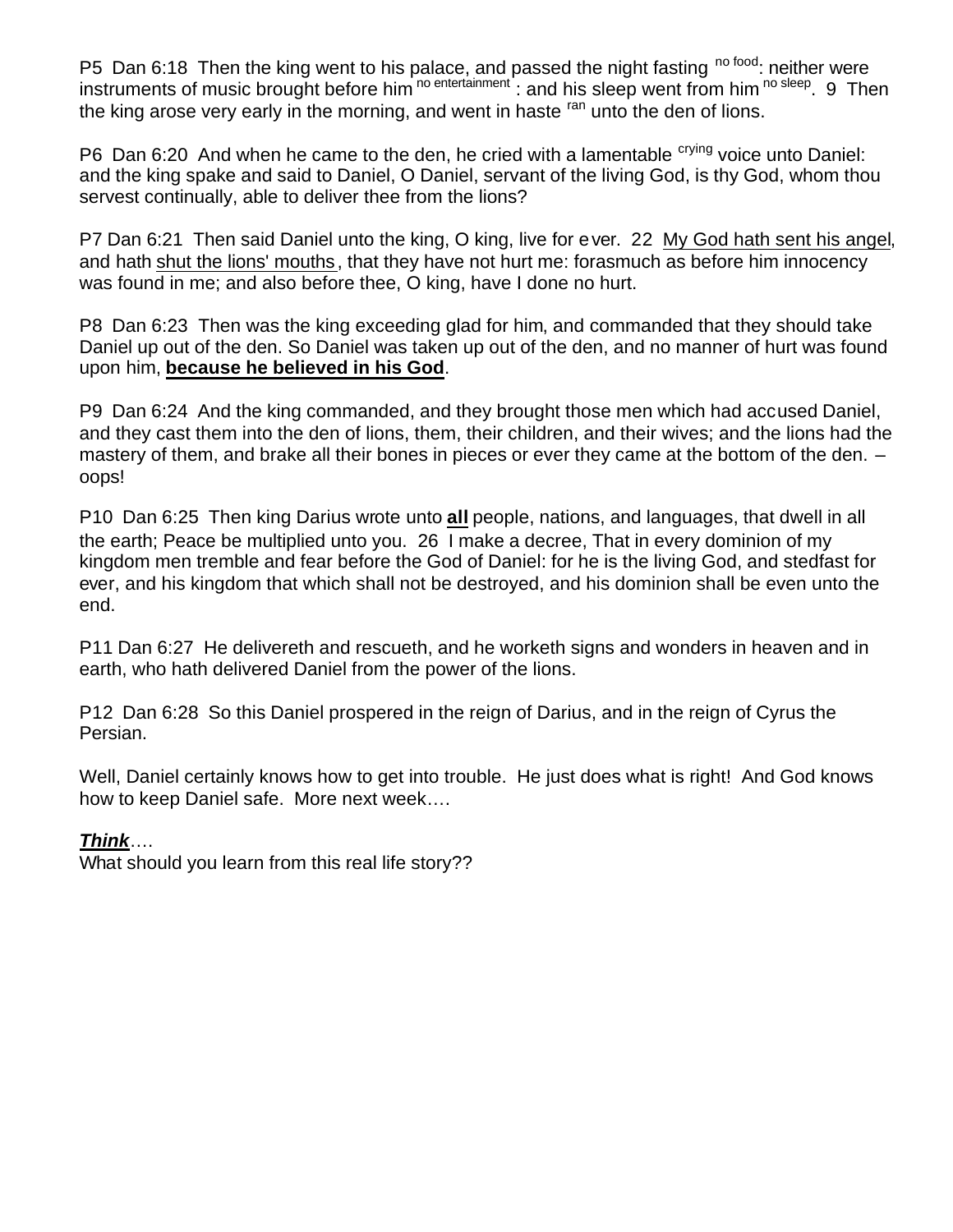